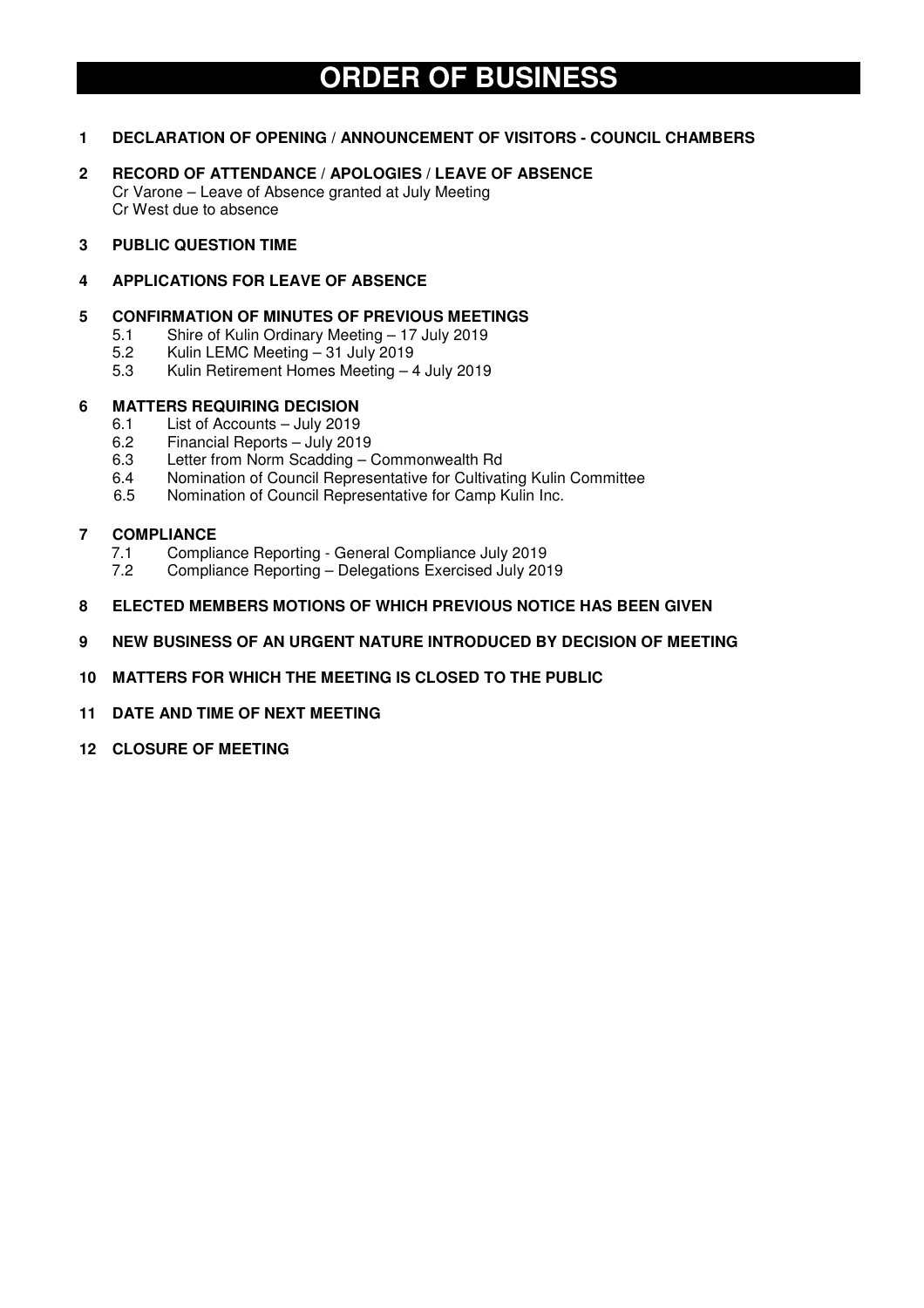# **Minutes of an Ordinary Meeting of Council held in the Council Chambers on Wednesday 21 August 2019 commencing at 4.23pm**

# **1. DECLARATION OF OPENING / ANNOUNCEMENT OF VISITORS**

# **2. RECORD OF ATTENDANCE/APOLOGIES/LEAVE OF ABSENCE**

| Attendance              |                                |                  |
|-------------------------|--------------------------------|------------------|
| <b>RD Duckworth</b>     | Deputy President               | West Ward        |
| <b>HT</b> McInnes       | Councillor                     | Town Ward        |
| <b>B</b> Smoker         | Councillor                     | West Ward        |
| R Bowey                 | Councillor                     | Town Ward        |
| <b>BP</b> Taylor        | Councillor                     | Central Ward     |
| <b>MS Lucchesi</b>      | Councillor                     | Central Ward     |
| G Robins                | Councillor                     | <b>Town Ward</b> |
| G Yandle                | <b>Chief Executive Officer</b> |                  |
| C Vandenberg            | Deputy Chief Executive Officer |                  |
| J Hobson                | Manager of Works               |                  |
| <b>APOLOGIES</b>        |                                |                  |
| <b>BD</b> West          | President                      | West Ward        |
| <b>LEAVE OF ABSENCE</b> |                                |                  |
| L Varone                | Councillor                     | East Ward        |
|                         |                                |                  |

## **3. PUBLIC QUESTION TIME**  Nil

## **4. APPLICATIONS FOR LEAVE OF ABSENCE**  Nil

# **5. CONFIRMATION OF MINUTES OF PREVIOUS MEETINGS**

Shire of Kulin Ordinary Meeting – 17 July 2019

# **01/0819**

**Moved Cr Smoker Seconded Cr Robins that the minutes of the Ordinary Council Meeting held on 17 July 2019 be confirmed as a true and correct record.** 

 **Carried 7/0** 

Kulin Local Emergency Management Committee Meeting – Minutes 31 July 2019

#### **02/0819**

**Moved Cr Lucchesi Seconded Cr Smoker that the minutes of the Kulin Local Emergency Management Committee Meeting held on 31 July 2019 be confirmed as a true and correct record.** 

 **Carried 7/0** 

Kulin Retirement Homes Meeting – Minutes 4 July 2019

#### **03/0819**

**Moved Cr Taylor Seconded Cr McInnes that the minutes of the Kulin Retirement Homes Meeting held on 4 July 2019 be confirmed as a true and correct record.**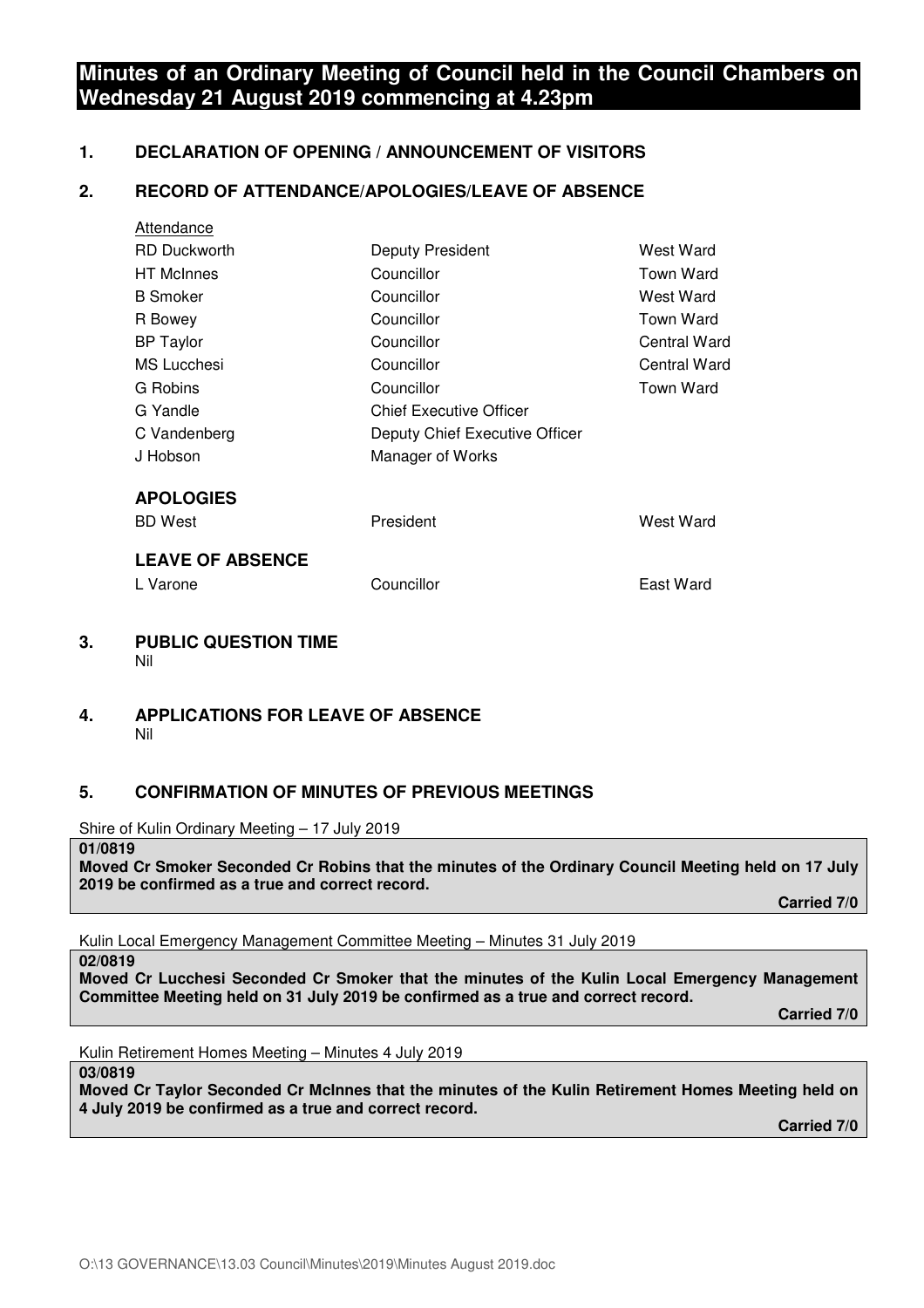# **6 MATTERS REQUIRING DECISION**

# **6.1 List of Accounts – July 2019**

**RESPONSIBLE OFFICER:** DCEO **FILE REFERENCE:** 12.06<br>**AUTHOR:** DCEO **AUTHOR: STRATEGIC REFERENCE/S:** 12.01 **DISCLOSURE OF INTEREST:** Nil

#### **SUMMARY:**

Attached is the list of accounts paid during the month of July 2019 for Council's consideration.

### **BACKGROUND & COMMENT:**

Nil

#### **FINANCIAL IMPLICATIONS:**

Nil

### **STATUTORY AND PLANNING IMPLICATIONS:**

Regulation 34 of the Local Government (Financial Management) Regulations 1996 requires local governments to prepare each month a statement of financial activity reporting on the revenue and expenditure of funds for the month in question.

**POLICY IMPLICATIONS:**  Nil **COMMUNITY CONSULTATION:**  Nil **WORKFORCE IMPLICATIONS:**  Nil

#### **OFFICER'S RECOMMENDATION:**

That July payments being cheque no.'s 249 (Trip), 411 (Trust), 37132 - 37146; EFT No's 15454 - 15562, DD6986.1 - DD7001.10 (Municipal), credit card payments, creditor payments, payroll and other vouchers from the Municipal Fund totalling \$698,535.94 be received.

#### **VOTING REQUIREMENTS:**

Simple majority required.

## **04/0819**

**Moved Cr Taylor Seconded Cr McInnes that July payments being cheque no.'s 249 (Trip), 411 (Trust), 37132 - 37146; EFT No's 15454 - 15562, DD6986.1 - DD7001.10 (Municipal), credit card payments, creditor payments, payroll and other vouchers from the Municipal Fund totalling \$698,535.94 be received.** 

 **Carried 7/0** 

# **6.2 Financial Reports – July 2019**

**RESPONSIBLE OFFICER:** DCEO **FILE REFERENCE:** 12.01 **AUTHOR:** DCEO **STRATEGIC REFERENCE/S:** 12.01 **DISCLOSURE OF INTEREST:** Nil

#### **SUMMARY:**

Attached are the financial reports for the period ending 31 July 2019.

#### **BACKGROUND & COMMENT:**

Nil

# **FINANCIAL IMPLICATIONS:**

Nil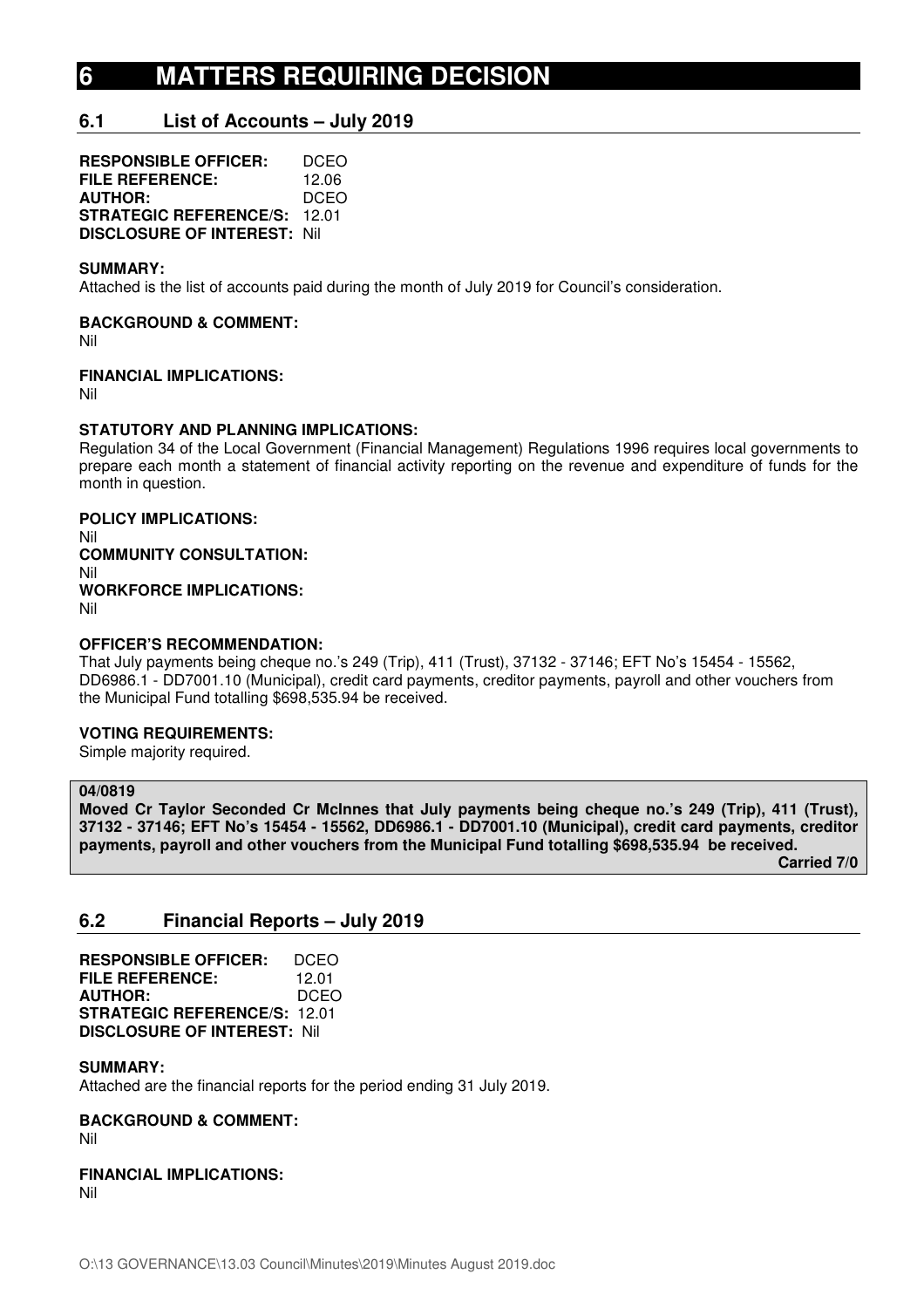### **STATUTORY AND PLANNING IMPLICATIONS:**

Regulation 34 of the Local Government (Financial Management) Regulations 1996 requires local governments to prepare each month a statement of financial activity reporting on the revenue and expenditure of funds for the month in question.

**POLICY IMPLICATIONS:**  Nil **COMMUNITY CONSULTATION:**  Nil **WORKFORCE IMPLICATIONS:**  Nil

#### **OFFICER'S RECOMMENDATION:**

That Council endorse the monthly financial statements for the period ending 31 July 2019.

#### **VOTING REQUIREMENTS:**

Simple majority required.

#### **05/0819**

**Moved Cr Taylor Seconded Cr Lucchesi that Council endorse the monthly financial statements for the period ending 31 July 2019.** 

 **Carried 7/0** 

# **6.3 Letter from Norm Scadding – Commonwealth Road**

| <b>RESPONSIBLE OFFICER:</b>        | CEO / Works Manager                                                                                    |
|------------------------------------|--------------------------------------------------------------------------------------------------------|
| <b>FILE REFERENCE:</b>             | 28.11 Roads General                                                                                    |
| <b>AUTHOR:</b>                     | CEO                                                                                                    |
|                                    | <b>STRATEGIC REFERENCE/S:</b> 1.2 Connected communities through a safe and efficient transport network |
|                                    | throughout the Shire.                                                                                  |
| <b>DISCLOSURE OF INTEREST: Nil</b> |                                                                                                        |

#### **SUMMARY:**

Norm and Margaret Scadding have written to Kulin Shire Council asking that their letter regarding Commonwealth Road be tabled at the next available Council Meeting.

#### **BACKGROUND & COMMENT:**

On 25th July 2019 Kulin Shire Council received a letter from Norm and Margaret Scadding regarding Commonwealth Road following a recent fatal accident on the road on Tuesday 16th July 2019.

In the letter Norm has requested council put some warning signage on the "bad piece of road" where the accident occurred as he had also seen another accident in the same vicinity along Commonwealth Road.

The location has two sharp bends that potentially contribute towards a safety hazard along Commonwealth Road near Dandagin Road. The bends wind around lake country and it would be difficult to straighten this section of road, hence additional signage is proposed.

It is proposed that the CEO and Works Manager inspect the site to investigate key issues raised and identify appropriate rectification measures for this section of Commonwealth Road and provide a written report back to Council.

#### **STATUTORY ENVIRONMENT:**

Local Government Act 1995.

# **POLICY IMPLICATIONS:**

Nil

#### **FINANCIAL IMPLICATIONS:**

- Appropriate rectification measures to be undertaken within the maintenance budget by Council staff.
- Should significant Capital Works be required these will be fully scoped and costed by Works Manager in conjunction with CEO and brought back to Council for consideration as a Budget Amendment.
- Council could also investigate the option of seeking Blackspot funding should major works be identified.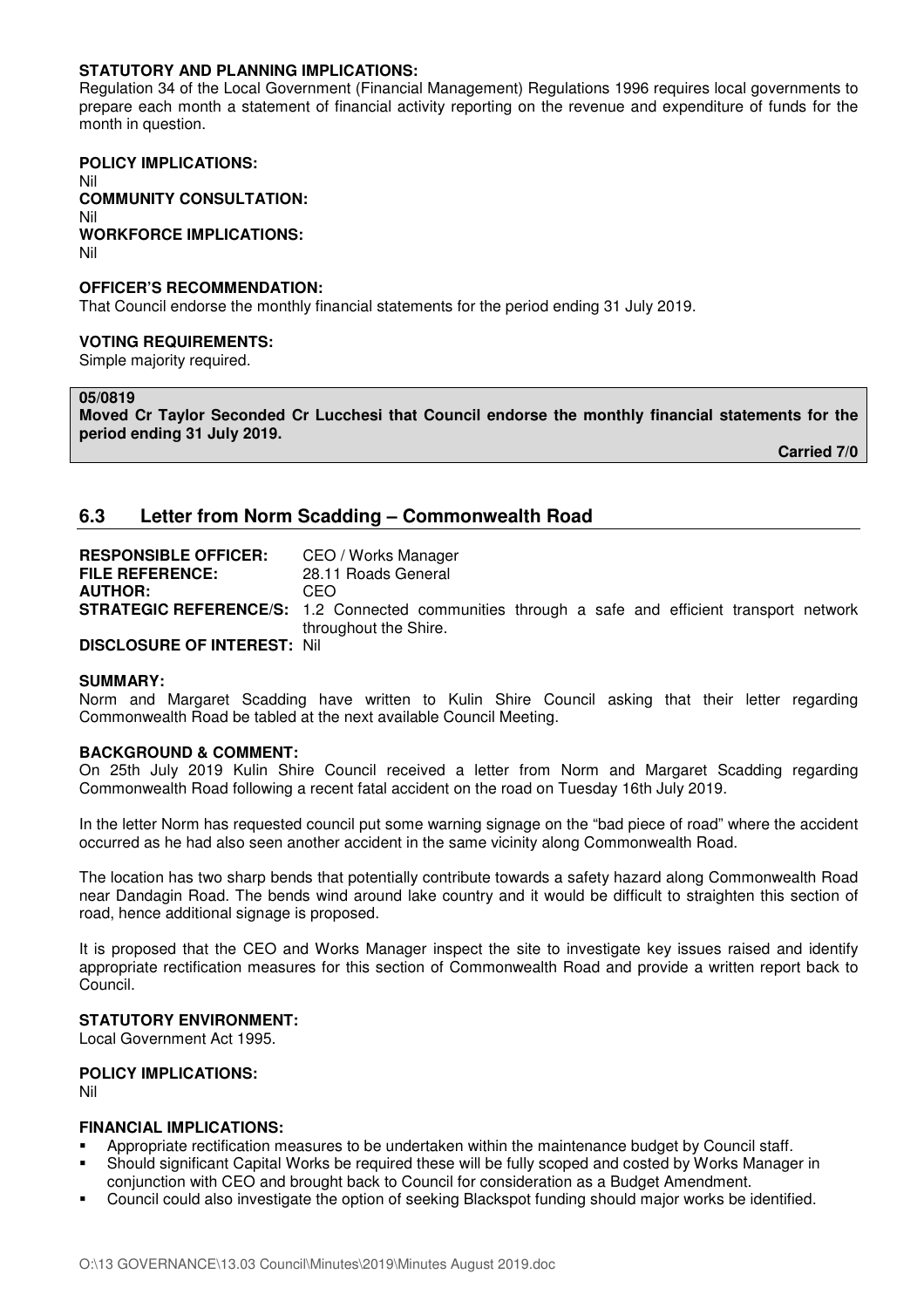# **COMMUNITY CONSULTATION:**

Written response to be provided to Norma and Margaret Scadding.

# **WORKFORCE IMPLICATIONS:**

CEO and Works Manager to inspect and investigate site.

Works Crew to undertake appropriate rectification measures within the maintenance budget.

# **OFFICER'S RECOMMENDATION:**

That Council:

- 1. Receive the letter table by Norm and Margaret Scadding.
- 2. Request the CEO to inspect the site with appropriate staff to investigate key issues raised and identify appropriate rectification measures for this section of Commonwealth Road and provide a written report back to Council.
- 3. Request the CEO provide a written response to Norm and Margaret Scadding thanking them for their correspondence and outlining how Council propose to address their queries.

### **VOTING REQUIREMENTS:**

Simple Majority required.

#### **06/0819**

- **Moved Cr Bowey Seconded Cr Taylor that Council:**
- **1. Receive the letter table by Norm and Margaret Scadding;**
- **2. Request the CEO to inspect the site with appropriate staff to investigate key issues raised and identify appropriate rectification measures for this section of Commonwealth Road and provide a written report back to Council, and;**
- **3. Request the CEO provide a written response to Norm and Margaret Scadding thanking them for their correspondence and outlining how Council propose to address their queries.**

 **Carried 7/0** 

# **6.4 Nomination of Council Representative for Cultivating Kulin Committee**

**RESPONSIBLE OFFICER:** CEO / CDO **FILE REFERENCE:** 02.07 **AUTHOR:** CEO **STRATEGIC REFERENCE/S: DISCLOSURE OF INTEREST:** Nil

#### **SUMMARY:**

The Cultivating Kulin Committee (CKC) is seeking a formal representative from Kulin Shire Council.

# **BACKGROUND & COMMENT:**

In the early stages of 2019 the CKC reformed after a recent hiatus. As part of the reform process the CKC was required to develop a new constitution in line with updated WA State government guidelines. The CKC is a community driven group with representatives from the following local Kulin community organisations:

- Kulin Community Financial Services
- Kulin Bush Races Inc.
- Kulin Shire Council
- Wider Kulin community members

The following provides an overview of the proposed Cultivating Kulin Committee structure as per the CKC Constitution adopted at its June 2019 AGM:

- *(1) The committee will consist of nine (9) persons made up of six (6) community representatives and three (3) appointed committee representatives consisting of —*
	- *(a) Six (6) community representatives* 
		- *i. Office Holders of the Association* 
			- *1. chairperson* 
				- *2. deputy chairperson*
				- *3. secretary*
				- *4. treasurer*
		- *ii. two (2) Kulin community members*
	- *(b) Three (3) appointed committee representatives* 
		- *i. one member to be appointed by Kulin Community Financial Services* 
			- *ii. one member to be appointed by Kulin Bush Races Inc.*
			- *iii. one member to be appointed by Kulin Shire Council*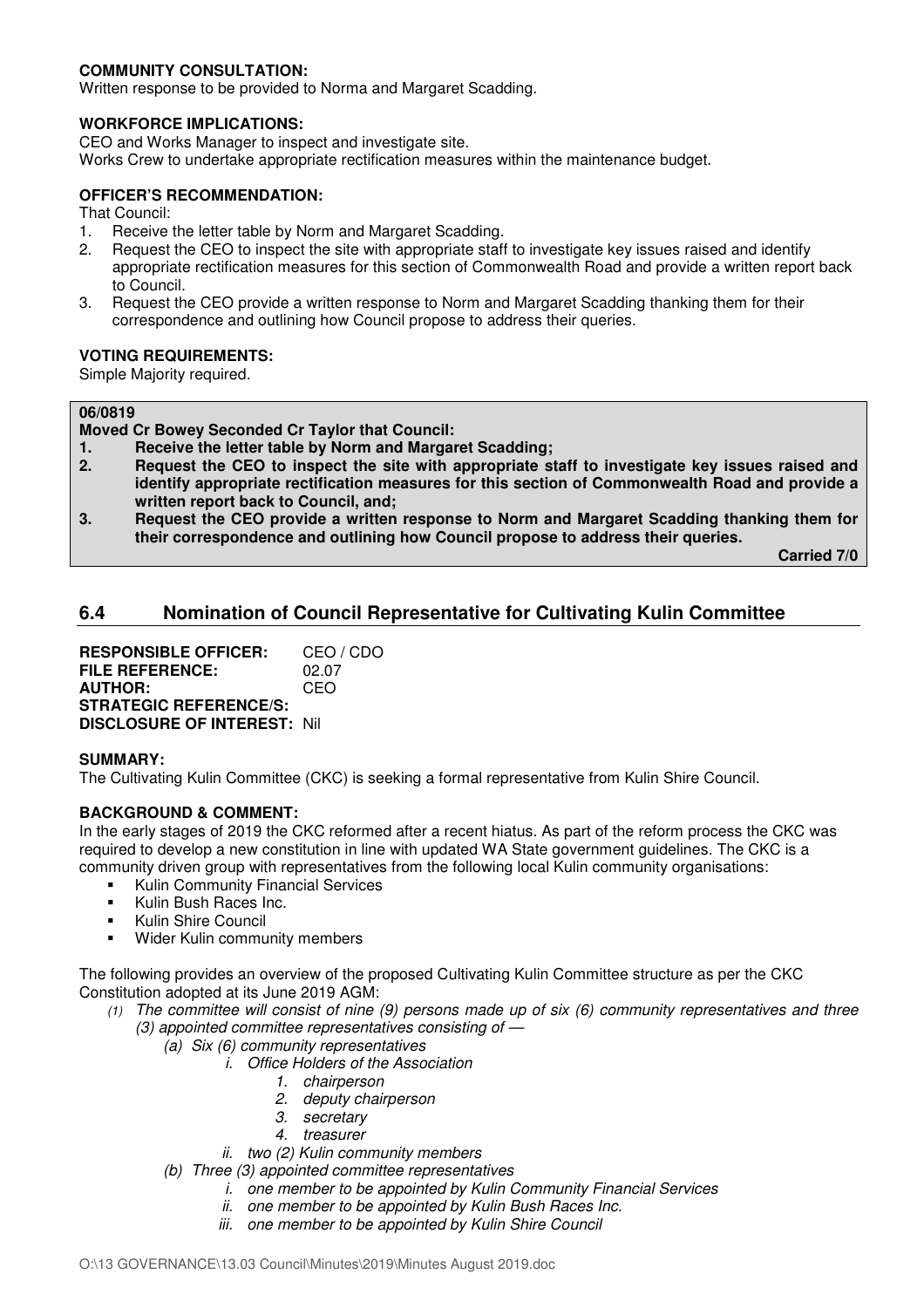During the initial meetings held by CKC during 2019 Kulin Shire Council has been informally represented by President Barry West or CEO Garrick Yandle. This item provides the mechanism for Council to formally nominate a representative from Kulin Shire Council to CKC.

## **STATUTORY ENVIRONMENT:**

Associations Incorporations Act 2015

**POLICY IMPLICATIONS:**  Nil

### **FINANCIAL IMPLICATIONS:**

Nil

## **COMMUNITY CONSULTATION:**

Cultivating Kulin Committee

### **WORKFORCE IMPLICATIONS:**

Currently the Secretary position on CKC is being undertaken by Taryn Scadding as the Shire's Community Development Officer (CDO). It is proposed that this role be renamed Executive Officer for CKC and that the Shire would undertake this responsibility through the CDO.

Council's CEO will continue to work closely with CKC members to provide a conduit with Council's operations and provide clarity on Council's roles and responsibility within CKC and the wider Local Government Act.

#### **OFFICER'S RECOMMENDATION:**

That Council nominate Cr West as the Kulin Shire Council representative on the Cultivating Kulin Committee, with this position to be reviewed after each 2 year Council election cycle.

#### **VOTING REQUIREMENTS:**

Simple Majority

#### **07/0819**

**Moved Cr Robins Seconded Cr Taylor that Council nominate Cr West as the Kulin Shire Council representative on the Cultivating Kulin Committee, with this position to be reviewed after each 2 year Council election cycle.** 

 **Carried 7/0** 

# **6.5 Nomination of Council Representative for Camp Kulin Inc.**

**RESPONSIBLE OFFICER:** CEO / CDO **FILE REFERENCE:** 05.20 **AUTHOR:** CEO **STRATEGIC REFERENCE/S: DISCLOSURE OF INTEREST:** Nil

#### **SUMMARY:**

The Camp Kulin Inc. (CK Inc.) is seeking a formal representative from Kulin Shire Council.

# **BACKGROUND & COMMENT:**

In the early stages of 2019 the CK Inc. has developed a formal board process as required in becoming a registered charity. As part of the development process CK Inc. was required to develop a constitution in line with updated WA State government guidelines.

CK Inc. was established to be a charity organisation with its main purpose to advance social and public welfare by undertaking activities including:

- The provision of enjoyable day programs and residential camping experiences for children and young people, in Kulin, WA
- The provision of individual support, mentoring and informal therapy to children and young people as components of an early intervention approach to support positive mental health
- The engagement of Government, business and community to facilitate funding and sponsorship opportunities for disadvantaged children and young people
- Engagement with tertiary education and research organisations to provide research opportunities and student placements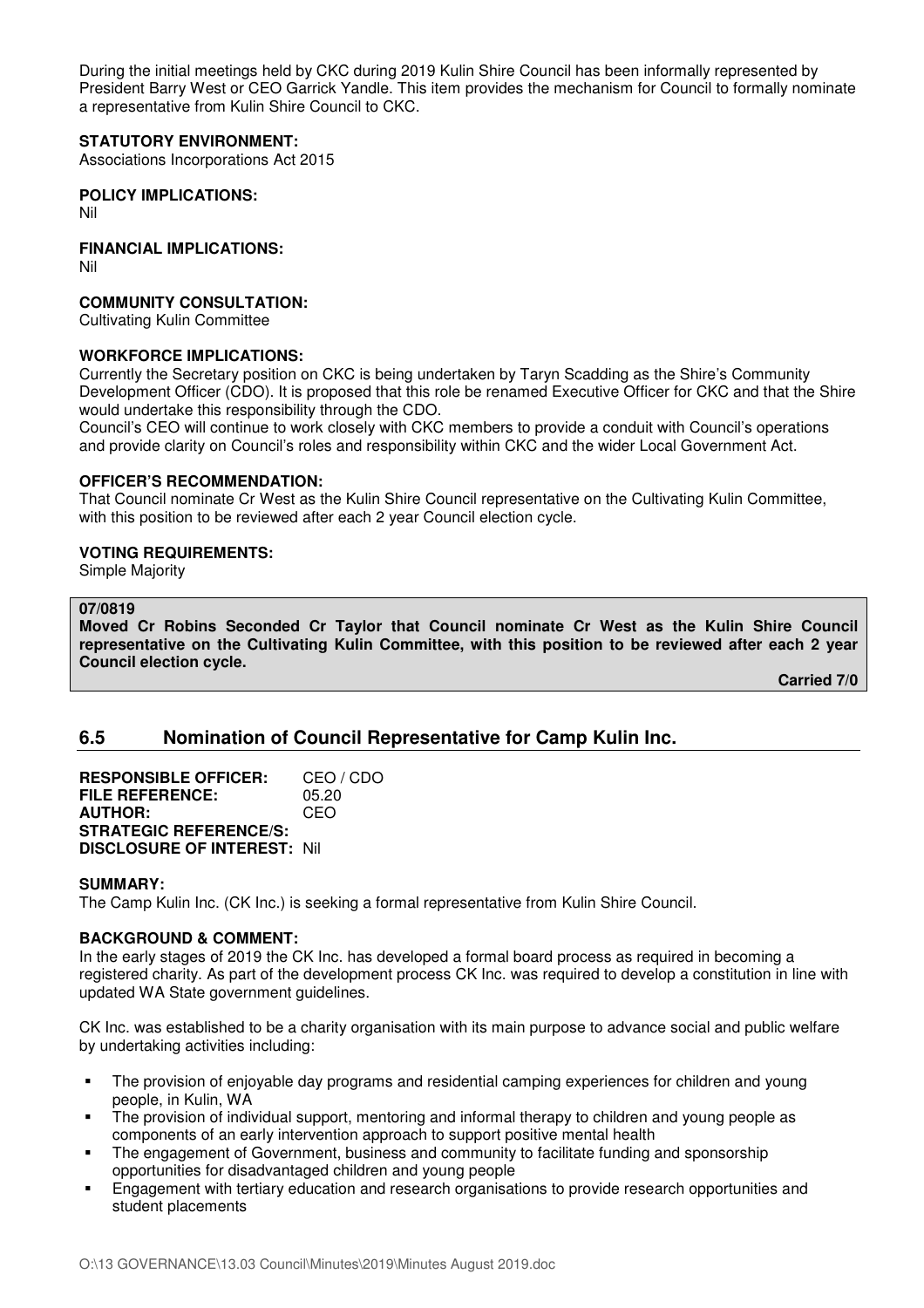The following provides an overview of the proposed CK Inc. committee structure as per the CKC Constitution adopted at its June 2019 AGM:

- (a) *The Committee is to consist of:* 
	- (i) *the office holders of the Association; and*
	- (ii) *not less than one other Member.*
- (b) *The maximum number of other Members of the Committee is to be determined by the Committee.*
- (c) *The office holders of the Association are:* 
	- (i) *the Chairperson;*
	- (ii) *the Deputy-Chairperson;*
	- (iii) *the Secretary; and*
	- (iv) *the Treasurer.*

During the initial meetings held by CK Inc. during 2019, Kulin Shire Council has been informally represented by CEO Garrick Yandle, CK Manager Tanya Dupagne and Community Development Officer Taryn Scadding. This item provides the mechanism for Council to formally nominate a representative from Kulin Shire Council to CK Inc.

### **STATUTORY ENVIRONMENT:**

Associations Incorporations Act 2015 Charitable Collections Act 1946

### **POLICY IMPLICATIONS:**

Nil

**FINANCIAL IMPLICATIONS:** 

Nil

### **COMMUNITY CONSULTATION:**

Camp Kulin Inc. Committee Camp Kulin Manager

#### **WORKFORCE IMPLICATIONS:**

Currently the Secretary position on Camp Kulin Inc. is being undertaken by Taryn Scadding as the Shire's Community Development Officer (CDO). It is proposed that this role be renamed Executive Officer for CK Inc. and that the Shire would undertake this responsibility through the CDO.

Council's CEO will continue to work closely with Camp Kulin Inc. committee members to provide a conduit with Council's operations and provide clarity on Council's roles and responsibility within Camp Kulin Inc. and the wider Local Government Act.

The Council representative will be a co-opted member of the Camp Kulin Inc Committee until the structure is changed at the next AGM.

#### **OFFICER'S RECOMMENDATION:**

That Council nominate \_\_\_\_\_\_\_\_\_\_\_\_\_\_\_\_\_\_\_\_\_\_\_(person / position) to be a co-opted committee member on the Camp Kulin Inc. Committee, with this position to be reviewed after each 2 year Council election cycle.

### **VOTING REQUIREMENTS:**

Simple Majority

#### **08/0819**

**Moved Cr Smoker Seconded Cr Taylor that this item be deferred until after Local Government Elections have taken place.**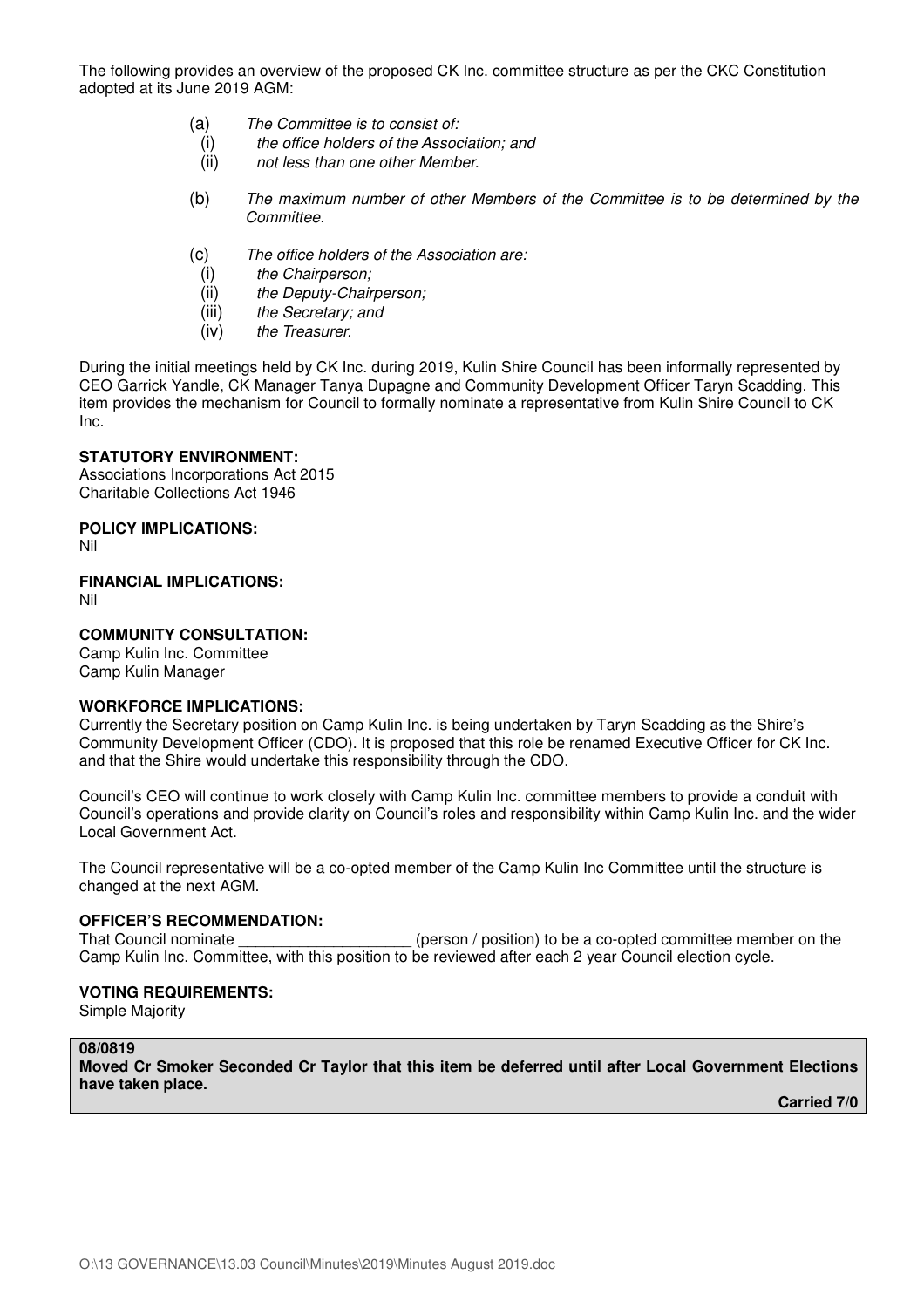# **7.1 Compliance Reporting – General Compliance July 2019**

**NAME OF APPLICANT:** CEO **RESPONSIBLE OFFICER:** CEO **FILE REFERENCE:** 12.05 Compliance 12.06 – Accounting Compliance **STRATEGIC REFERENCE/S:** CBP 4.1 Civic Leadership, 4.1.8 Compliance methods **AUTHOR:** CEO **DISCLOSURE OF INTEREST:** Nil

#### **SUMMARY:**

This report addresses General and Financial Compliance matters for July 2019. This process is not definitive, each month additional items and/or actions may be identified that are then added to the monthly checklist. Items not completed each month e.g. quarterly action - will be notations.

The report provides a guide to the compliance requirements being addressed as part of staff workloads and demonstrates the degree of internal audit being completed.

### **BACKGROUND & COMMENT:**

The Compliance team and works staff commence the monthly compliance effort immediately after the Shire meeting each month. At that time, the Executive Support Officer will email the assigned staff member their compliance requirements for the coming month. As the month progresses, staff in conjunction with their manager, the CEO or DCEO will determine the extent of work/action needed to complete items. During Agenda week, the Compliance Team again meets to ensure the monthly report/list is reviewed and that compliance items are completed. In preparing the Agenda report, the CEO or DCEO will sign off on completed items.

Prior month items not completed previously will be reported in the following month so Council remains aware.

Outstanding April 2019 Records Management Disaster Plan Outstanding May 2019 Review of Equal Opportunity Employment Plan Outstanding June 2019 Staff Performance Reviews & KRA's – commenced CRC Staff Performance Reviews – N/A

# **FINANCIAL IMPLICATIONS:**

In terms of meeting compliance - normal administration expense. There may be items that require additional administrative effort to complete or require external assistance to resolve. In those cases, individual financial implications will be reported.

#### **STATUTORY AND PLANNING IMPLICATIONS:**

Nil

**POLICY IMPLICATIONS:** 

Identified as necessary – this report Nil

**COMMUNITY CONSULTATION:**  Nil

**WORKFORCE IMPLICATIONS:**  Nil

# **OFFICER'S RECOMMENDATION:**

That Council receive the General & Financial Compliance Report for July 2019 and note the matters of noncompliance.

# **VOTING REQUIREMENTS:**

Simple majority required.

#### **09/0819**

**Moved Cr McInnes Seconded Cr Robins that Council receive the General & Financial Compliance Report for July 2019 and note the matters of non-compliance.**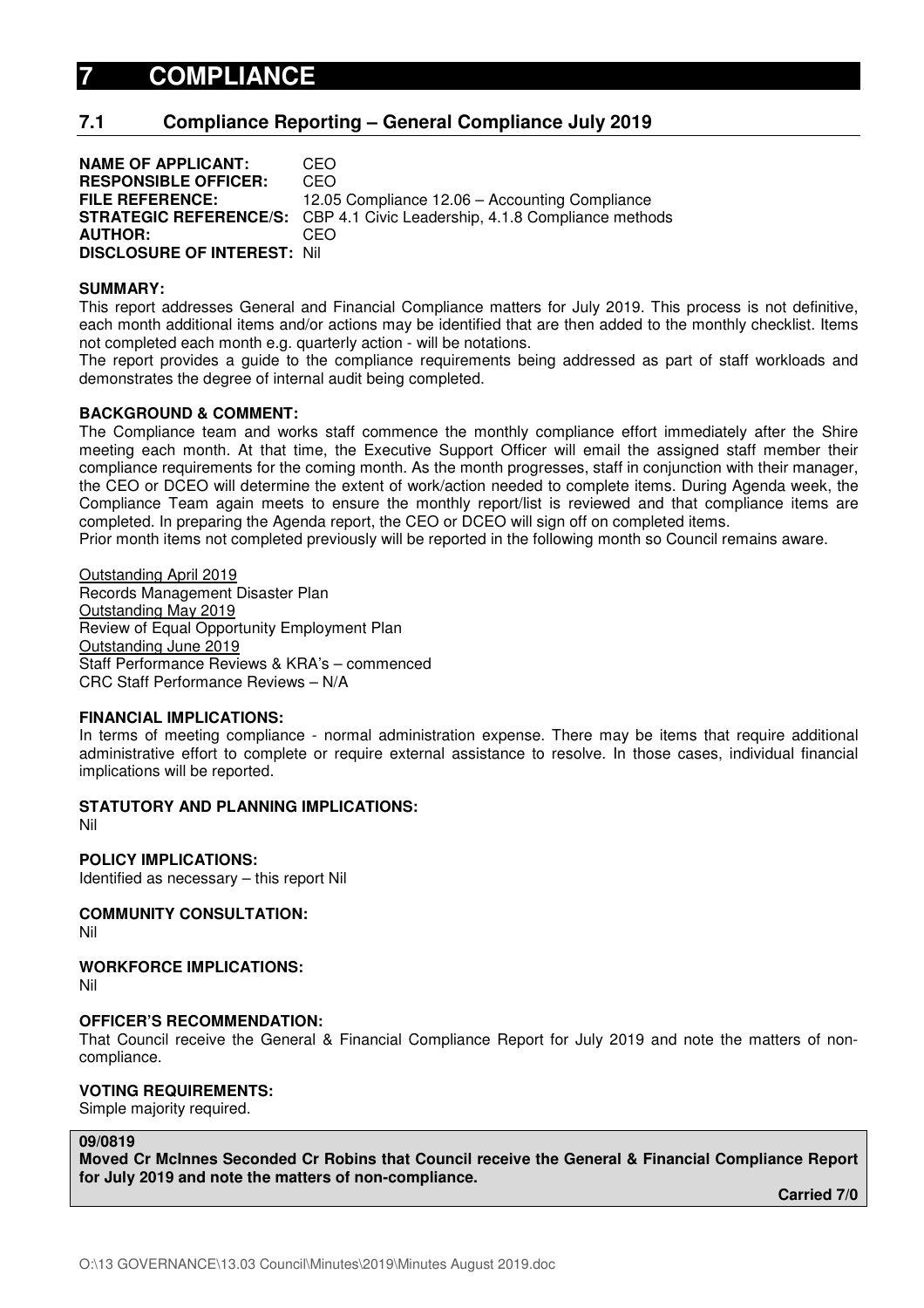#### **NAME OF APPLICANT: CEO<br>
RESPONSIBLE OFFICER: CEO RESPONSIBLE OFFICER:**<br>FILE REFERENCE: 12.05 - Compliance **STRATEGIC REFERENCE/S:** CBP 4.1 Civic Leadership, 4.1.8 Compliance methods **AUTHOR:** CEO **DISCLOSURE OF INTEREST:** Nil

#### **SUMMARY:**

To report back to Council actions performed under delegated authority for the period ending 30 June 2019.

To provide a comprehensive report listing of the delegations able to be exercised following adoption of a more substantial array of delegations in June 2017.

### **BACKGROUND & COMMENT:**

This report is prepared for Council detailing actions performed under delegated authority by the respective officers under each of the delegation headings:

# **ADMINISTRATION**

|                 | <b>Policy Delegation</b>                                   | <b>Officers</b>                           |
|-----------------|------------------------------------------------------------|-------------------------------------------|
| A1              | Acting Chief Executive Officer                             | (CEO)                                     |
| A <sub>2</sub>  | Agreements for Payments of Debts to Council                | (CEO/DCEO)                                |
| A3              | Casual Hirer's Liability                                   | (CEO)                                     |
| A4              | <b>Complaint Handling</b>                                  | (CEO)                                     |
| A5              | Fees & Charges - Discounts                                 | (CEO/DCEO/MW/MLS/CRC)                     |
| A6              | Investment of Surplus Funds                                | (CEO/DCEO)                                |
| Α7              | IT & Social Media - Use of                                 | (CEO)                                     |
| A8              | Legal Advice, Representation & Cost Reimbursement          | (CEO)                                     |
| Α9              | Payments from Municipal and Trust Funds                    | (CEO-to numerous staff - purchase orders) |
| A10             | Use of Common Seal                                         | (CEO)                                     |
| A11             | <b>Writing Off Debts</b>                                   | (CEO)                                     |
| A12             | Housing                                                    | (CEO)                                     |
| A13             | Procedure for Unpaid Rates Finance                         | (CEO)                                     |
|                 | <b>GOVERNANCE</b>                                          |                                           |
| G1              | Applications for Planning Consent                          | (CEO)                                     |
| G <sub>2</sub>  | <b>Building Licences and Swimming Pools</b>                | (EHO/Building Surveyor)                   |
| G3              | Cemeteries Act 1986                                        | (CEO)                                     |
| G4              | Health Act 1911 Provisions                                 | (EHO)                                     |
|                 | <b>HUMAN RESOURCES</b>                                     |                                           |
| Η1              | Grievance Procedures                                       | (CEO)                                     |
|                 | <b>COMMUNITY SERVICES</b>                                  |                                           |
| CS <sub>1</sub> | Bushfire Control - Shire Plant for Use of                  | (CEO)                                     |
| CS <sub>2</sub> | Bushfire Control - Plant Use for Adjoining Shires          | (CEO)                                     |
| CS <sub>3</sub> | Bushfire Prohibited / Restricted Burning Periods - Changes | (Shire President/CEO)                     |
| CS4             | <b>Bushfire Training Administration</b>                    | (CEO)                                     |
| CS <sub>5</sub> | Cat Ownership Limit - Cat Control                          | (CEO)                                     |
| CS <sub>6</sub> | Dog Control - Attacks                                      | (CEO)                                     |
| CS7             | Dog Ownership Limit - Dog Control                          | (CEO)                                     |
| CS8             | Sea Containers Use of - Town Planning                      | (CEO)                                     |
| CS <sub>9</sub> | Second Hand Dwellings                                      | (CEO)                                     |
| <b>CS10</b>     | <b>Temporary Accommodation</b>                             | (CEO)                                     |
| <b>CS11</b>     | Unauthorised Structures - Building Control                 | (CEO)                                     |
| <b>CS13</b>     | <b>Freebairn Recreation Club Committee</b>                 | (FRC Club Committee)                      |
| <b>CS14</b>     | Kulin Child Care Centre Management Committee               | (KCCC Mgmt. Committee)                    |
| <b>CS15</b>     | General - Community Services Practices                     | (CEO)                                     |
| <b>CS20</b>     | Seed Collection                                            | (CEO)                                     |
| <b>WORKS</b>    |                                                            |                                           |
| W1              | <b>Gravel Supplies</b>                                     | (MW)                                      |
| W <sub>2</sub>  | Roads - Clearing                                           | (CEO)                                     |
| WЗ              | Roads - Damage to                                          | (MW)                                      |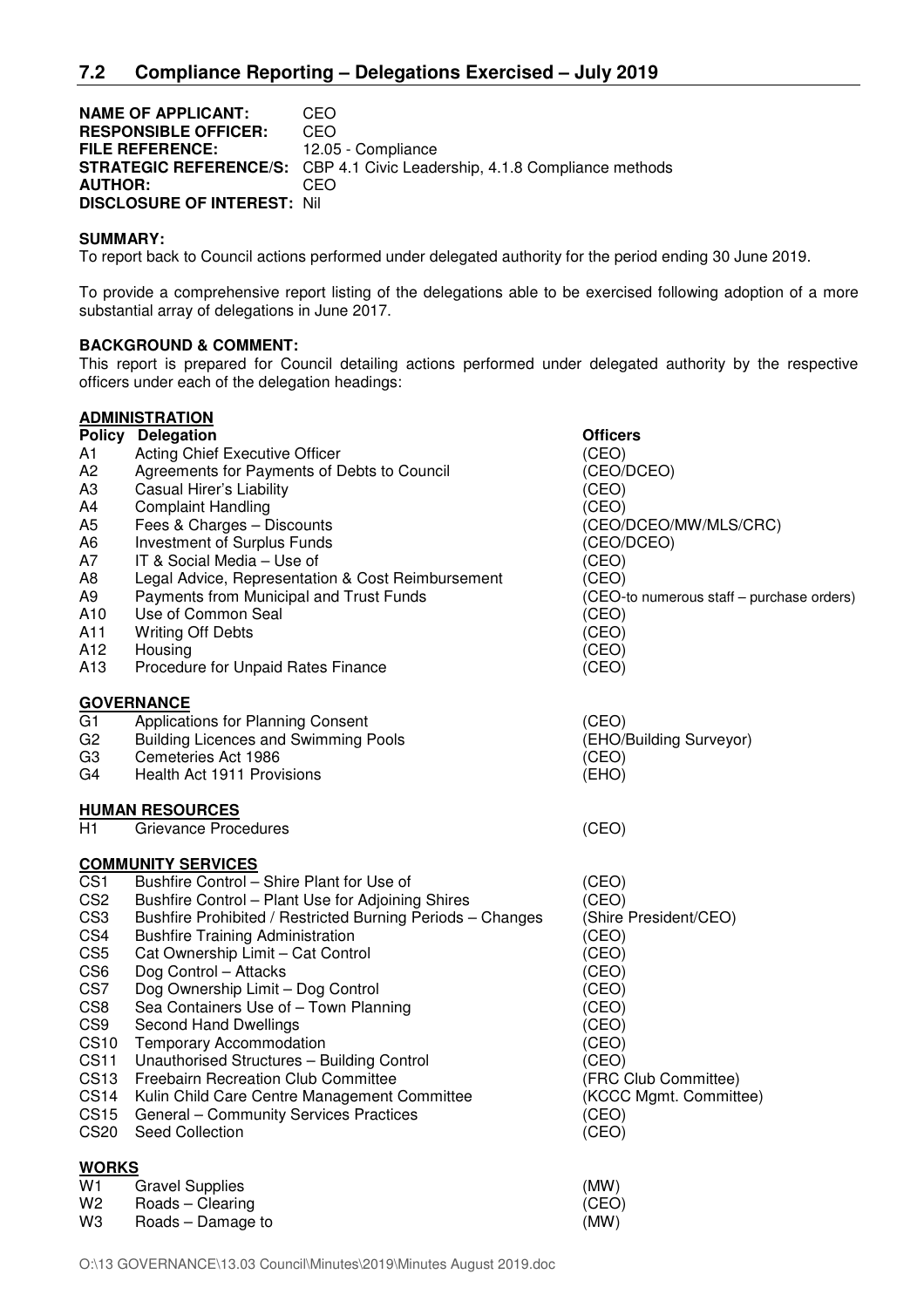| W4              | Roads - Roadside Markers - Management of | (MW)  |
|-----------------|------------------------------------------|-------|
| W <sub>5</sub>  | Stormwater Drainage                      | (MW)  |
| W6              | <b>Street Trees</b>                      | (CEO) |
| W7              | Streetscape – Improvements               | (CEO) |
| W8              | Roadside Burning                         | (MW)  |
| W9              | <b>Temporary Road Closures</b>           | (MW)  |
| W <sub>10</sub> | General - Works Practices Approvals      |       |

### **COMMENT:**

The following details the delegations exercised within the Shire relative to the delegated authority for the month of September 2018 and are submitted to Council for information (excluding delegations under A9, Payments – refer to individual order and payment listed in Accounts paid).

### **C16 Bushfire Control – Confirmation Appointment of Dual FCO's**

Appoint Greg Doyle and Bryce Nicholls Shire of Corrigin

### **G2 Building Licences and Swimming Pools**

Building Permit -New House 10 Ellson Street Kulin Building Permit – Shed 90 Johnston Street Kulin

#### **STATUTORY ENVIRONMENT:**

*Building Act 2011 Bushfires Act 1954 Cemeteries Act 1986 Health (Asbestos) Regulations 1992; Health (Miscellaneous Provisions) Act 1911; Local Government Act 1995 Public Health Act 2016 Shire of Kulin TPS2 Town Planning Development Act Town Planning Scheme Trustees Act, Part III, Criminal Procedure Act 2004;* 

#### **FINANCIAL IMPLICATIONS:**

Nil in terms of exercising delegation and reporting to Council though there may be financial implications in the case of each delegation exercised.

### **STATUTORY AND PLANNING IMPLICATIONS:**

Sections 5.18 and 5.46 of the Local Government Act 1995

### **POLICY IMPLICATIONS:**

There are no known policy implications relating to this report.

## **COMMUNITY CONSULTATION:**

Nil

#### **WORKFORCE IMPLICATIONS:**  Nil

**OFFICER'S RECOMMENDATION:** 

That Council receive the Delegation Exercised Report for July 2019.

#### **VOTING REQUIREMENTS:**

Simple majority required.

# **10/0819**

**Moved Cr Robins Seconded Cr Taylor that Council receive the Delegation Exercised Report for July 2019.**